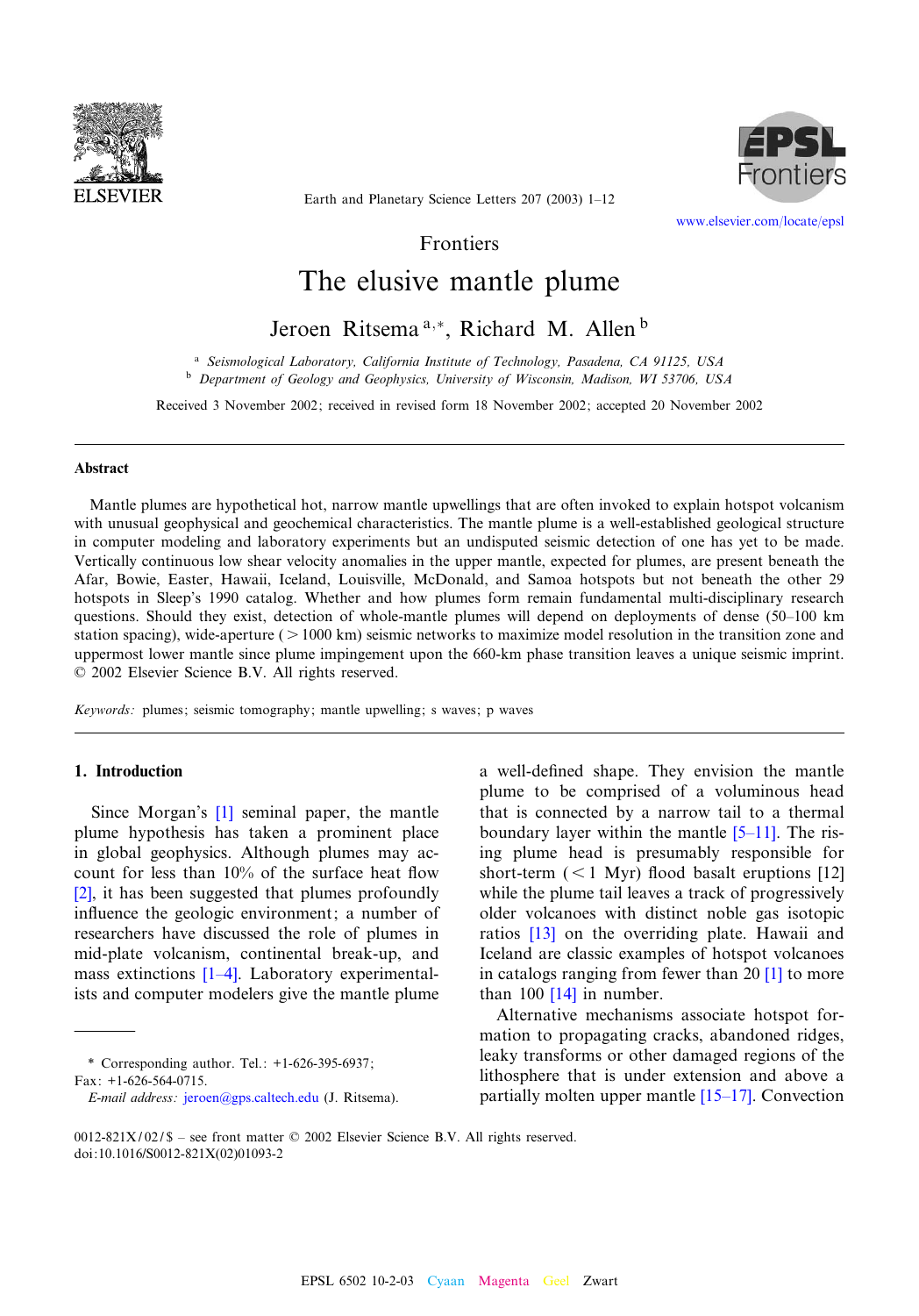due to thermal gradients at the margins of cratonic lithosphere and passive in¢lling processes along the mid-ocean ridg[e prod](#page-10-0)uce three-dimensional instabilities that may be indistinguishable from plume upwellings [18,19]. It is therefore likely t[hat m](#page-10-0)any of the listed hotpots are due to superficial processes and not to deep mantle plumes [20]. The question is whether all of them are.

To address this question, we investigate the evidence for plumes in the [upper m](#page-10-0)antle from a global seismological perspective. We refer the reader to recent review papers  $[21-24]$  that describe several case studies of hotspots, some involving targeted seismic deployments, and detailed analyses of the [mantl](#page-10-0)e relevant to our understanding of plumes. Using global shear velocity model S20RTS [25], whose resolution is best known to us, we determine vertical shear [vel](#page-10-0)ocity profiles beneath the 37 globally distributed hotspots from the 1990 catalog of Sleep [26]. We observe relatively low velocities (1% lower than the average shear velocity in the oceanic mantle) in the sub-lithospheric mantle  $( > 200 \text{ km})$  beneath only eight hotspots but it is not obvious that they extend into the lower mantle. The remaining 29 hotspots appear to overlie normal mantle.

# 2. Global seismic model S20RTS and constraints on mantle plumes

Model S20RTS is derived from free-oscillation splitting, surface-wave dispersion, and body-wave travel time measurements. The latter two data sets are most important for resolving the small-scale low shear velocity variations expected for plumes. Seismic surface-wave and body-wave data constrain velocity structure roughly in the top third and bottom two-thirds of the mantle, respectively.

Surface waves propagate laterally through the Earth's upper mantle. Measurements of surfacewave dispersion (i.e. the frequency dependence of wave speed) constrain vertical velocity variations in the upper mantle. Measurements of fundamental-mode and, in particular, higher-mode surfacewave dispersion enable us to constrain shear velocity variations to at least 1000 km depth albeit that the shallowest 300 km of the mantle is sampled best by surface waves.

Teleseismic body-wave travel times ideally complement the surface-wave dispersion data. Our data set includes travel times of direct shear waves, shear wave reflections of the Earth's surface and core, and core phases. These data best constrain the lower mantle  $( > 1000 \text{ km})$ , where body-wave coverage is most uniform.

#### 2.1. Model resolution

The resolution of model S20RTS, and any other tomographic model, is heterogeneous due to the incomplete data coverage of the mantle resulting from the poor distribution of earthquakes (primarily at plate boundaries) and seismometers (mostly on land) and the differences in mantle sampling by [the](#page-10-0) various body-wa[ve and](#page-2-0) surfacewave types. The variable spatial extent of resolution kernels [27] illustrates this (Fig. 1). These kernels indicate how the shear velocity anomaly at some location  $r_0$  is a weighted spatial average of shear velocity in the surrounding region. The kernel diameters are slightly larger than the smallest shear velocity anomaly supported by the lateral model parameterization ( $\sim$ 1000 km). The vertical extent of the resolution kernels varies strongly as a function of depth.

Simple rules-of-thumb can generally be followed to understand model resolution throughout the mantle. Vertical resolution of shear velocity heterogeneity in the uppermost 200 km of the mantle is on the order of 30–50 km. That is, seismic velocity variations in the uppermost mantle are indistinguishable within a 30-50 km depth range. Vertical resolution is about 100^200 km in the lower mantle  $($  > 1000 km), and it is greater than  $250-300$  km in the transition zone (400-1000 km depth). Accordingly, estimates of the depth extent of mid-ocean ridges ( $\sim$ 200 km) and the thickness of cratons ( $\sim$ 250 km) are accurate to within  $\sim$  50 km. Low shear velocity anomalies in the mantle transition zone beneath, for example, Iceland and the Afar hotspot are also robust model features, but their vertical extent is more uncertain in this depth range due to limited vertical resolution.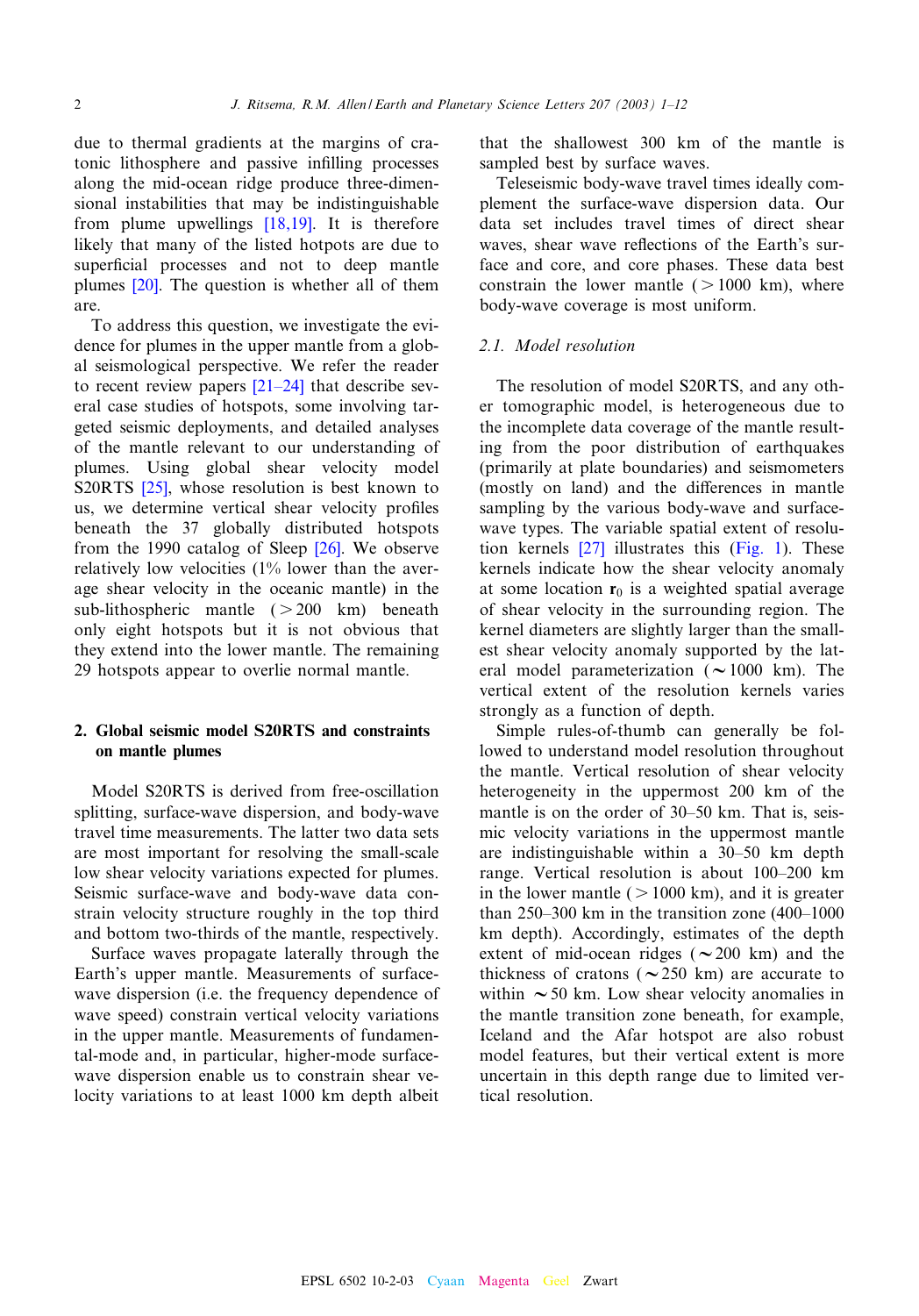<span id="page-2-0"></span>

Fig. 1. Backus–Gilbert resolution kernels [27] illustrating how the shear velocity anomaly in S20RTS beneath (a) Iceland at 100 km depth, (b) Afar at 400 km depth, (c) Yellowstone at 700 km depth, and (d) at McDonald Seamount at 1050 km depth is a weighted average of shear velocity in the real Earth. The lateral extent of the kernels is shown on the left while their vertical extent is shown on the right. The kernel amplitude (with respect to its maximum) ranges from  $0.1$  to  $0.2$ ,  $0.2$  to  $0.6$ , and  $0.6$  to  $1.0$ in progressively darker shaded regions.

#### 2.2. The Oceanic Reference Model

Although S20RTS is derived with respect to the Preliminary Reference Earth Model (PREM), it is useful to analyze plume-like shear velocity anomalies with respect to the Oceanic Reference Model (ORM) (Fig. 2). The ORM is a one-dimensional (1-D) shear velocity model of the mantle beneath oceans that (1) are between 5500 and

6500 m deep and (2) have crustal ages between 40 and 80 Myr old. For S20RTS, the ORM incorporates a low-velocity region (with respect to PREM) between 100 and 400 km depth that represents the oceanic asthenosphere. Plate cooling models explain the bathymetry and the surface heat flow at these oceans well. Therefore, the ORM is a better reference model than PREM when searching for mantle upwellings (primarily



Fig. 2. (A) Depth profiles of average S20RTS shear velocity anomalies. (Dashed line) Average anomaly of the entire S20RTS model with respect to PREM (labeled degree-0). (Solid line) Average anomaly beneath oceanic regions with a 5500-6500 m water depth and 40-80 Myr old lithosphere, with respect to PREM. We refer to this profile as the Oceanic Reference Model (ORM). (B) Regions of the oceans for which the ORM is determined are shaded gray.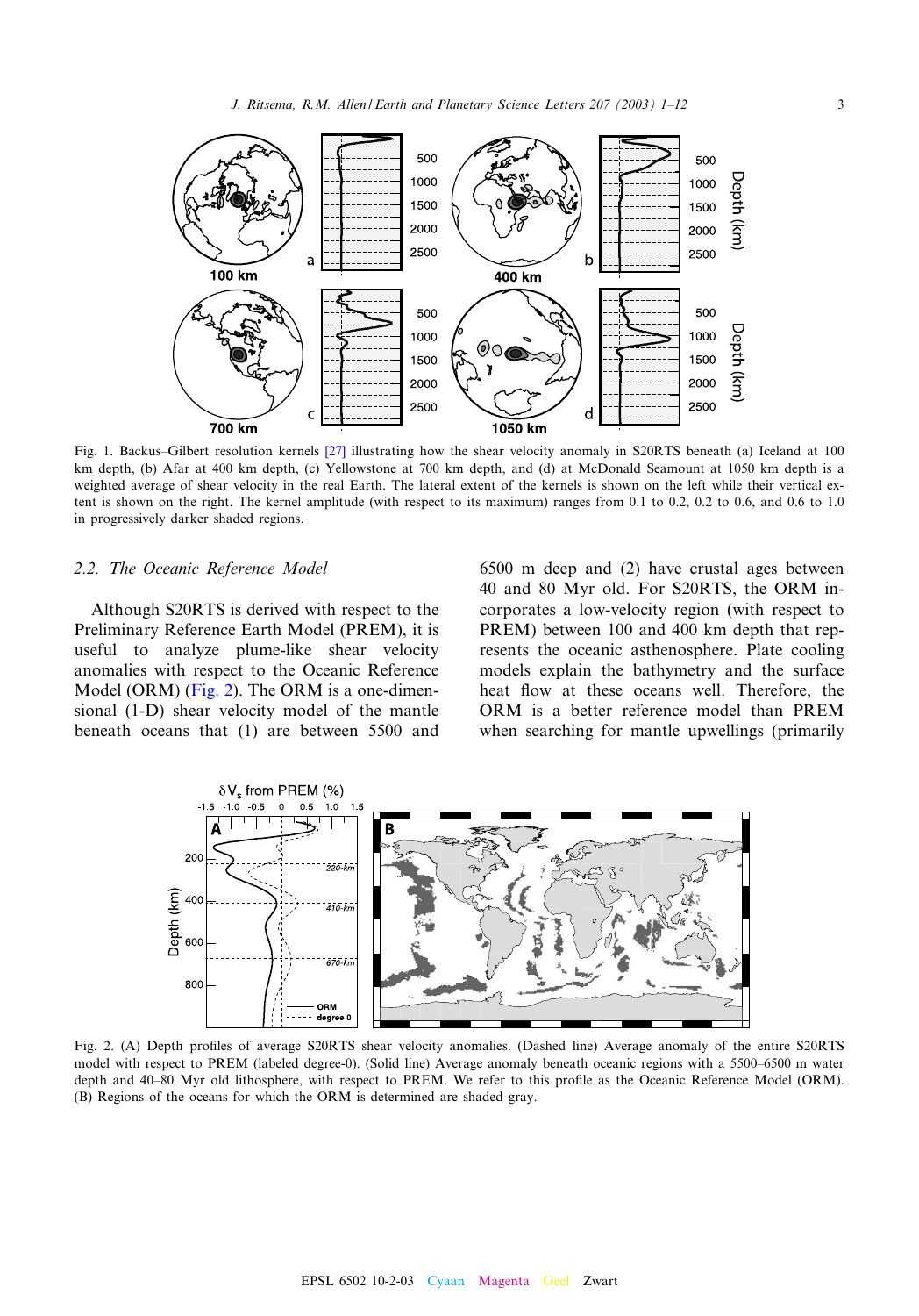<span id="page-3-0"></span>

Fig. 3. Maps of S20RTS shear velocity heterogeneity with respect to the Oceanic Reference Model (ORM). The shear velocity in regions shaded red (blue) is relatively lo[w \(h](#page-10-0)igh) with respect to the ORM. The range in shear velocity variations shown is  $-6\%$ to  $+6\%$  for 125 km depth, and  $-1.5\%$  to  $+1.5\%$  for 450 km depth. White lines are plate boundaries. Green circles show hotspot locations from the compilation of Sleep [26].

in the oceanic mantle) unrelated to plate tectonics.

# 3. Evidence for plume-like lowshear velocity anomalies

Velocity variations of up to 15% in the upper 200 km of the mantle outline continents, the thickening of the oceanic lithosphere, mid-ocean ridges, and active tectonic regions (Fig. 3). Below 200 km depth, plate tectonic expressions disappear with the exception of subducting slabs of oceanic lithosphere in the upper 1000 km of the mantle beneath the western Pacific. Low seismic shear velocity anomalies are predominant in the sub-lithospheric mantle  $( > 200 \text{ km depth})$  beneath the central Pacific Ocean and Indian Ocean but their complex distribution is not similar to the hotspot distribution. In fact, the strongest and broadest shear velocity anomalies are located south of New Zealand and off the Pacific coast of North America, far from the 'central Pacific hotspot group'.

Using S20RTS we divide [our](#page-5-0) [catal](#page-5-0)og of 37 hotspots into three categories (Table 1). 'Transition zone hotspots' are those with velocity anomalies lower than 1% (a somewhat arbitrary value) in the sub-lithospheric  $( > 200 \text{ km})$  upper mantle. Eight hotspots fall into this category (Fig. 4A): Afar, Bowie, Easter, Hawaii, Iceland, Louisville, McDonald, and Samoa. The 14 'ridge-like hotspots' (Fig. 4B), including Tristan, Azores, and Galapagos, are on or nearby mid-ocean ridges and exhibit low shear velocities in the upper 200 km only. While these anomalies are in many cases stronger than the ambient ridge anomalies, as exemplified in Fig.  $4D$ , they lack continuity below the lithosphere that is expected for mantle plumes. The Reunion and Yellowstone hotspots are

 $\rightarrow$ 

Fig. 4. Depth profiles of shear velocity heterogeneity,  $\delta V_s(r)$ , with respect to the Oceanic Reference Model (ORM) beneath 37 hotspots from the compilation of Sleep [26]. The bold curves represent the average  $\delta V_s(r)$  beneath the East Pacific Rise (EPR), Indian Rise, and Mid-Atlantic Ridge (MAR). Shear velocity anomalies beneath mid-ocean ridges are confined to the upper 200 km of the mantle and are, on average, strongest beneath the EPR, and weakest beneath the MAR. (A) Larger than 1% shear velocity reductions with respect to ORM throughout the upper mantle are found beneath the Afar, Bowie, Easter, Hawaii, Iceland, Louisville, McDonald, and Samoa hotspots. (B) Low velocities beneath 14 hotspots on or near mid-ocean ridges (including Tristan, Azores, and Galapagos) are confined to the upper 200 km of the mantle. (C) Beneath the remaining 15 hotspots (including Reunion and Yellowstone) a low shear wave velocity anomaly is missing anywhere in the upper mantle. (D) Cross-section along the MAR (green line) illustrating that the strongest shear velocity anomalies are located beneath the ridge hotspots (triangles). Circles on the MAR and corresponding ticks on the tomogram are spaced  $10^{\circ}$  apart. The 2nd, 6th, and 14th ticks coincide with the Tristan, Ascension Island, and Azores hotspots. Low shear velocities beneath Iceland (17th tick) extend into the upper mantle transition zone.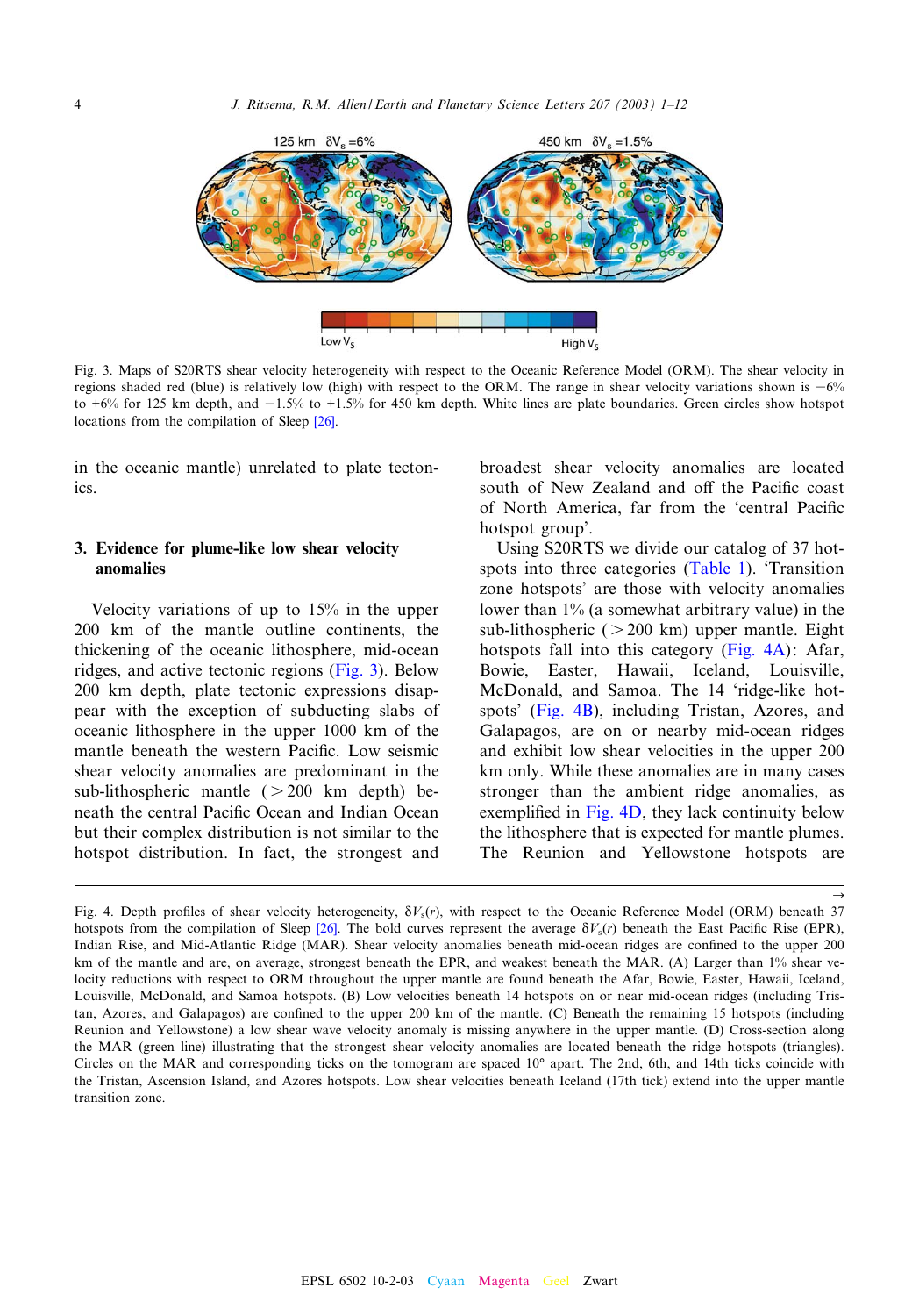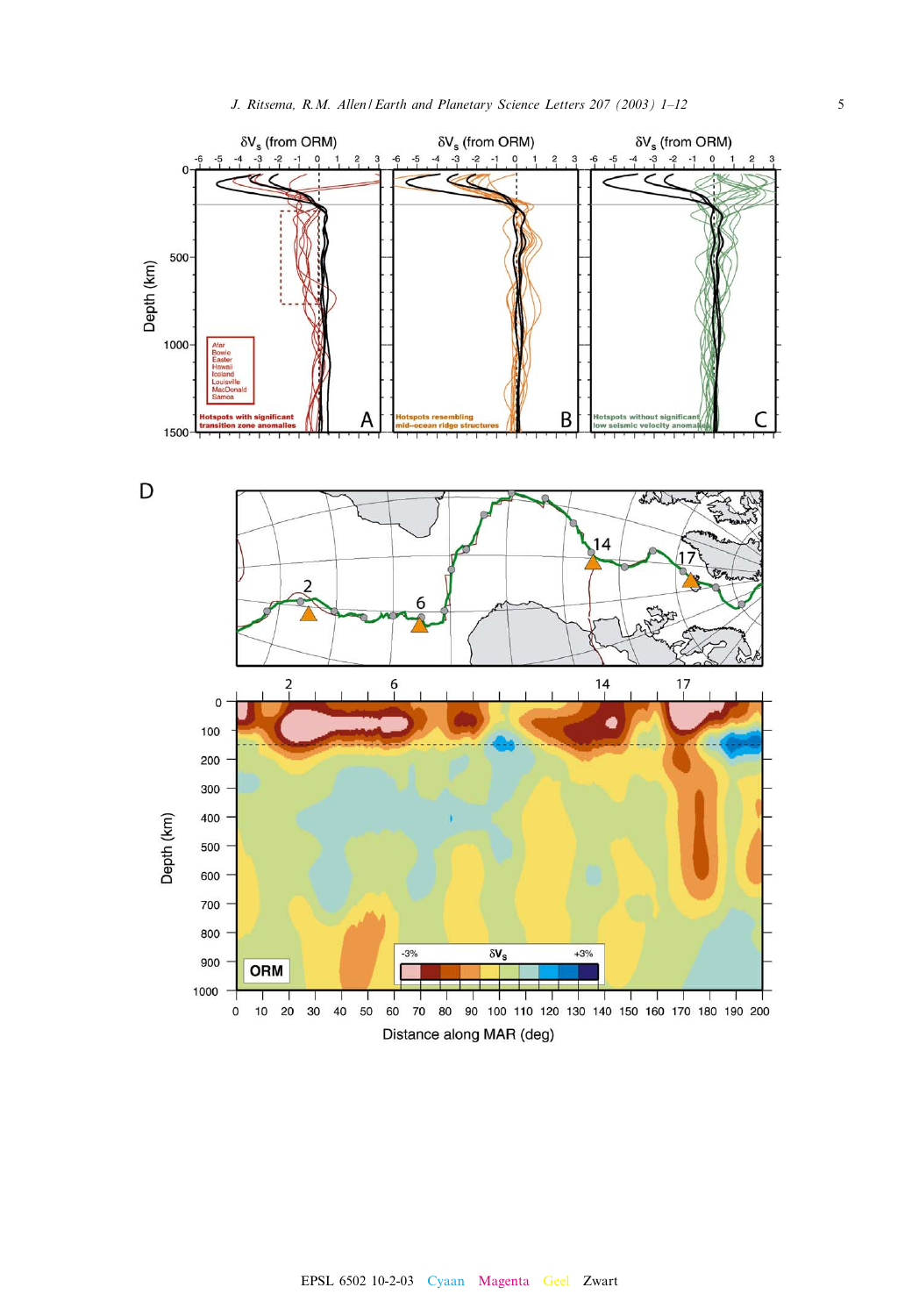<span id="page-5-0"></span>Table 1 Classification of Sleep's hotspots

| Hotspot        | Anomaly type |
|----------------|--------------|
| Afar           | Trans. Zone  |
| Australia      |              |
| Azores         | Ridge        |
| Baja Guadalupe | Ridge        |
| Bermuda        |              |
| Bouvet         | Ridge        |
| Bowie          | Trans. Zone  |
| Canary         |              |
| Cape Verde     |              |
| Caroline       |              |
| Crozet         | Ridge        |
| Discovery      |              |
| Easter         | Trans. Zone  |
| Fernando       |              |
| Galapagos      | Ridge        |
| Great Meteor   |              |
| Hawaii         | Trans. Zone  |
| Hoggar         |              |
| Iceland        | Trans. Zone  |
| Juan de Fuca   | Ridge        |
| Juan Fernandez | Ridge        |
| Kerguelen      | Ridge        |
| Louisville     | Trans. Zone  |
| Lord Howe      |              |
| McDonald       | Trans. Zone  |
| Marquesas      | Ridge        |
| Trinidade      |              |
| Meteor         | Ridge        |
| Pitcairn       | Ridge        |
| Reunion        |              |
| St. Helena     |              |
| Samoa          | Trans. Zone  |
| San Felix      | Ridge        |
| Tahiti/Society |              |
| Tasmania       | Ridge        |
| Tristan        | Ridge        |
| Yellowstone    |              |

[among th](#page-3-0)e 15 remaining hotspots without a shear velocity reduction in the underlying upper mantle (Fig. 4C).

Although we believe that the pronounced differences among shear velocity profiles beneath the hotspots reflect differences in the causative processes, w[e empha](#page-3-0)size that one cannot interpret the profiles in Fig.  $4A-C$  and the mantle crosssection in Fig. 4D in detail. The near-constant low shear velocity anomaly between 300 and 800 km depth seen beneath the 'transition zone' hotspots

[is, to a](#page-2-0) large extent, due to limited model resolution in this part of the mantle, as illustrated in Fig. 1. It is therefore not certain that these anomalies, seen for example beneath Iceland, extend to the base of the transition zone.

Our count of eight anomalous hotspots is conservative. Due to the spatial averaging over at least a 1000-km wide region, it is possible that narrow low shear velocity anomalies embedded in or adjacent to continental structures dominated by higher than average shear velocity anomalies (e.g. Yellowstone in North America) are unresolved by global tom[ograp](#page-10-0)hic methods. Furthermore, it is likely that an analysis of other global shear velocity models  $[28]$  will render a different classification of hotspots; however, the low number of 'transition zone' hotspots appears to be a model-independent finding.

We recognize the Afar, Hawaii, Iceland, and Easter hotspots as locations where the shear vel[ocity b](#page-6-0)elow the lithosphere is anomalously low. Mantle-wide cross-sections through these hotspots (Fig. 5) exhibit a complex pattern of shear velocity heterogeneity. In each case, the upper mantle anomalies do not continue into the lower mantle as near-vertical cylindrical anomalies. However, they appear to connect to broad lower-mantle low-velocity anomalies beneath the Pacific and Africa via convoluted paths, reminiscent of highvelocity anomalies in the lower mantle (e.g. crosssectio[n B th](#page-10-0)rough Hawaii) that have been interpreted as remnants o[f the](#page-10-0) Farallon and Tethys slabs  $[29,30]$ . Although global mantle flow may distort plume conduits [31], it is uncertain whether the low-velocity structures we observe represent plumes from the core-mantle boundary, or whether they are 'normal' thermal fluctuations in a stratified mantle.

#### 4. Discussion and conclusions

Whole-mantle plumes are well established as geological objects through both numerical and analog experiments, but conclusive evidence for their existence remains elusive on Earth. Seismological investigations provide evidence for low velocities in the upper mantle beneath some hot-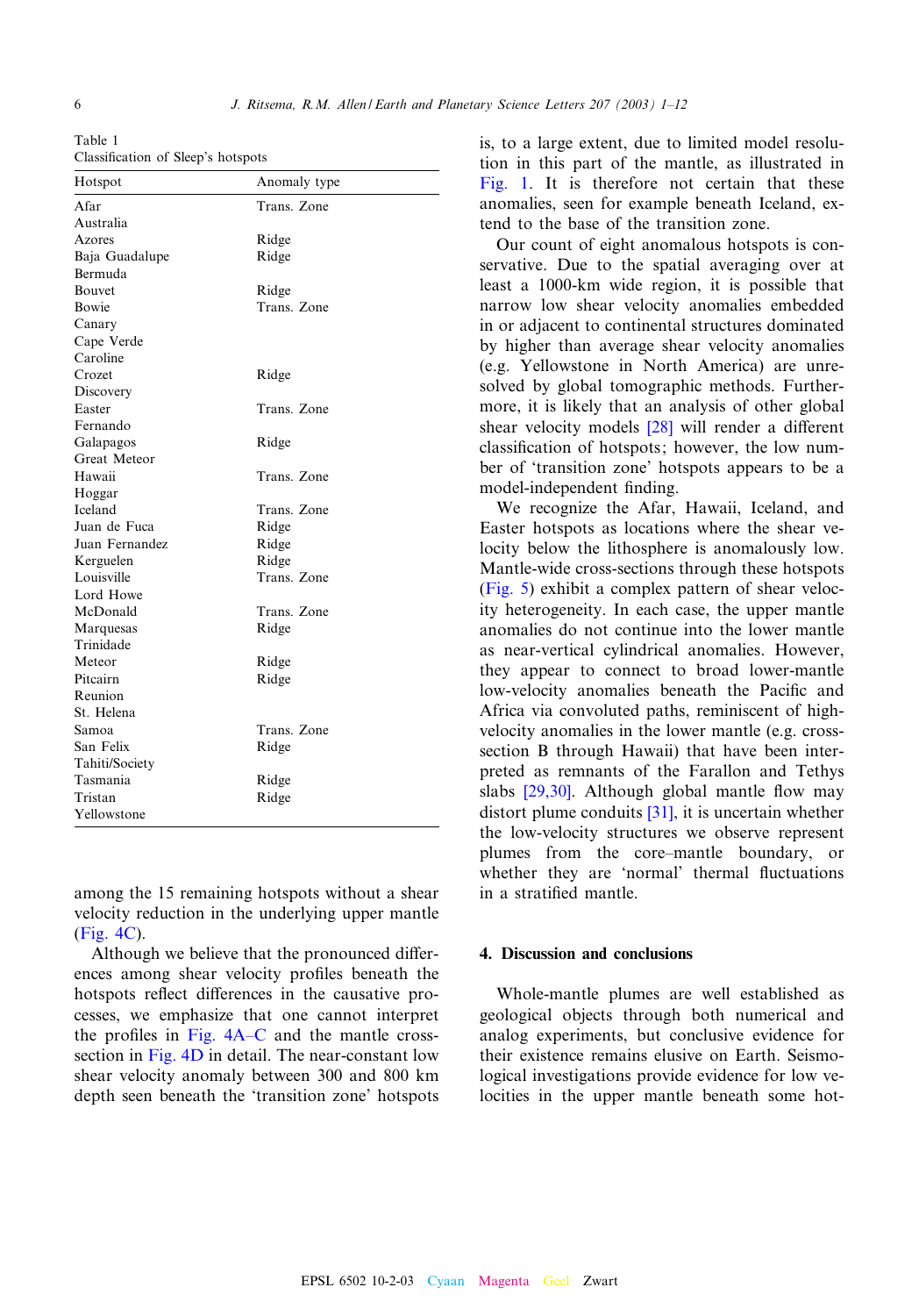<span id="page-6-0"></span>

Fig. 5. Shear velocity anomalies from model S20RTS in 180° wide cross-sections through the mantle. The triangles indicate the location of, from top to bottom, the Afar, Hawaii, Iceland, and Easter hotspots. The cross-sections (left to right) for a given hotspot make 60° angles. In regions colored red (blue) the shear velocity is lower (higher) than the global average shear velocity at the same depth. The chosen color scale shows shear velocity anomalies between  $-1.5%$  and  $+1.5%$ . Shear velocity anomalies in the uppermost mantle (e.g. cratons and mid-ocean ridges) can be as high as 7%. The thick dashed line indicates the 670-km discontinuity. The thin dashed lines are horizons at 1000 and 1700 km depth.

spots, and for regions of low shear velocity in the lower mantle beneath the Pacific and Africa only. However, the very existence and nature of any connectivity between these anomalies, which relates to the nature of upwelling processes, remains unresolved.

While model S20RTS and other tomographic models facilitate a global comparison of various hotspot regions, its inherent 1000-km scale resolution inhibits our ability to resolve detailed [man](#page-10-0)tle structure. As is demonstrated with seismic experiments in volcanic regions such as Iceland [32],

the East Pacific Rise  $[33]$ , Yellowstone  $[34]$ , and the East African Rift  $[35]$ , data from dense (50– 100 km station spacing) seismic networks can provide models with an order of magnitude higher resolution of both the lateral and vertical extent of velocity anomalies in the upper mantle. As an example, we show here model ICEMAN-S derived [fro](#page-10-0)[m telese](#page-7-0)ismic body-wave travel time and surface-wave dispersion data recorded across Iceland [36] (Fig. 6). The S-velocity image consists of a 200 km thick horizontal low-velocity anomaly that extends laterally beneath all of Iceland and,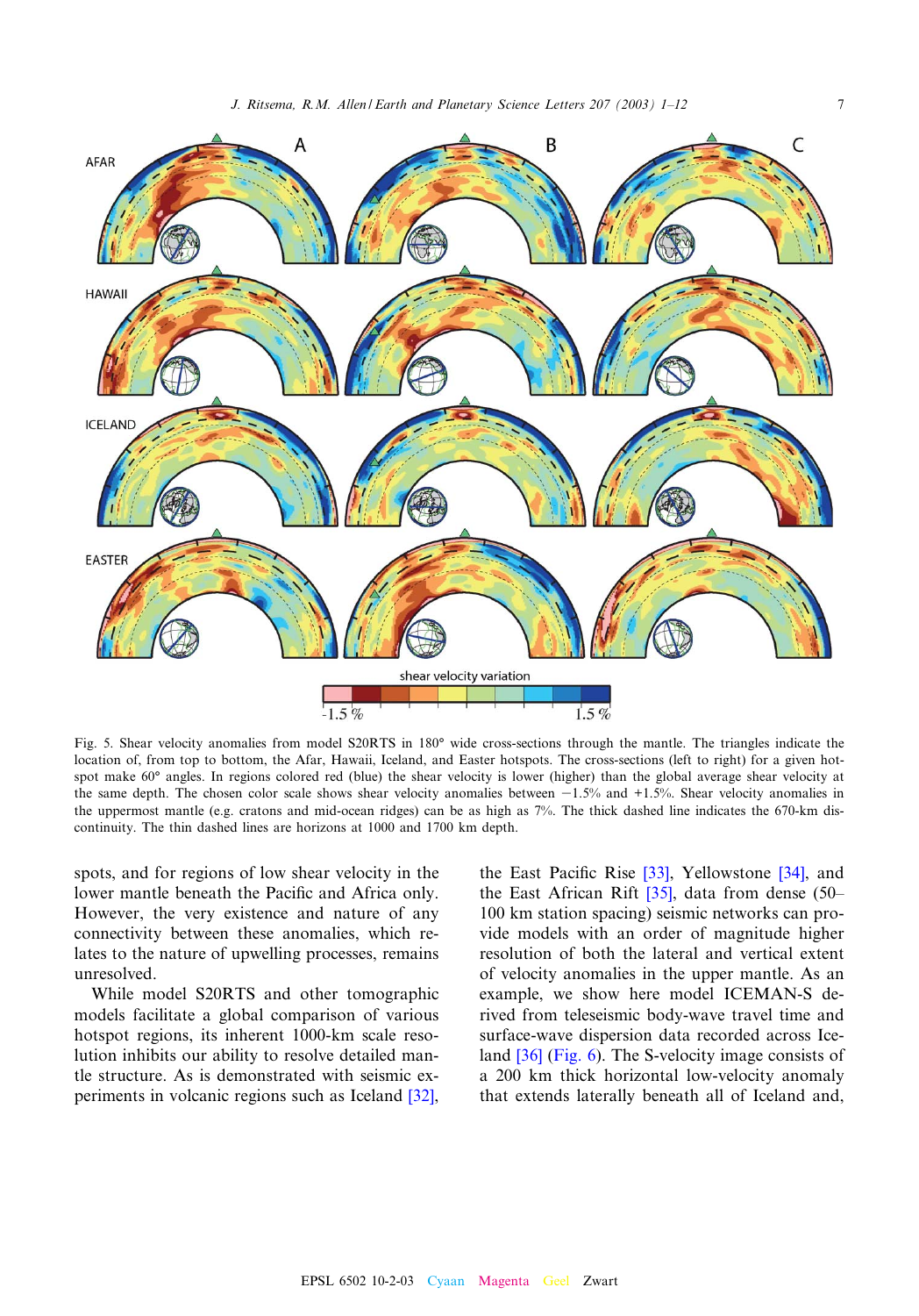<span id="page-7-0"></span>

Fig. 6. (A) Map showing the combined HOTSPOT (circles), SIL (triangles) and ICEMELT (squares) networks providing a 300–500 km aperture array with a typical station spacing of  $\sim 60$  km above the study region. (B) Cross-section (oriented southwest to northeast) through the ICEMAN-S model of S-velocity heterogeneity in the upper mantle beneath Iceland constrained by travel-time and waveform analysis of data from the regional seismic networks. Resolution is limited to the upper  $\sim$  400 km by the 300-500 network aperture but shows a vertical low velocity anomaly extending from at least 400 km up to 200 km above which a low-velocity anomaly exists beneath all of Iceland.

in qualitative agreement with S20RTS, a narrow cylindrical anomaly beneath central Iceland to at least 400 km depth.

Given a seismic network aperture of 300–500 km (as in our example from Iceland) it is not possible to resolve velocity structures below  $\sim$  400 km depth well. Therefore, it is difficult to

discriminate plumes from small-scale upper mantle convection or 'normal' thermal fluctuations that strongly affect seismic velocity heterogeneity. Compelling evidence for a whole-mantle plume requires a continuous low seismic velocity anomaly in the transition zone and uppermost lower mantle  $(< 1000 \text{ km})$ . For example, plumes impinging on the 660-km phase transition are obstruct[ed b](#page-10-0)y the spinel to perovskite phase transition at this depth which has a negative Clapeyron slope [37]. The associated broadening of a plume conduit below the 660-km phase transition and narrowing above this boundary are expected attributes of a whole-mantle plume. Velocity heterogeneity at the 660-km discontinuity can be imaged effectively with well-established regional travel [time in](#page-8-0)version techniques provided that the regional array has an aperture of at least 1000 km (Fig. 7). A dense array  $(< 100$  km station spacing) equipped with relatively narrow-band seismometers will suffice in teleseismic travel time studies so that the cost of operating such a network is not prohibitive, but complementary broadband seismometers may provide useful [data to](#page-10-0) study seismic wave diffraction and scattering by narrow but anomalous mantle upwellings [38,39]. As much as global networks of seismometers revolutionized global-scale seismological research in the past two decades, we anticipate key advances in understanding the fundamental relationship between hotspots and underlying physical processes only when deployments of long-term  $($  > 5 years), dense, wide-aperture regional seismic networks gain higher priority.

#### Acknowledgements

All the seismological data used to construct model S20RTS have been obtained from the IRIS Data Management Center and the GEO-SCOPE Data Center. Mark Simons suggested using the Oceanic Reference Model when displaying tomographic images. We thank G. Ekström and C. Hawkesworth for helpful reviews. Each figure has been made with the GMT software of P. Wessel and W.F.H. Smith. J.R. is supported by NSF Grant EAR-0106666. Support for R.M.A. was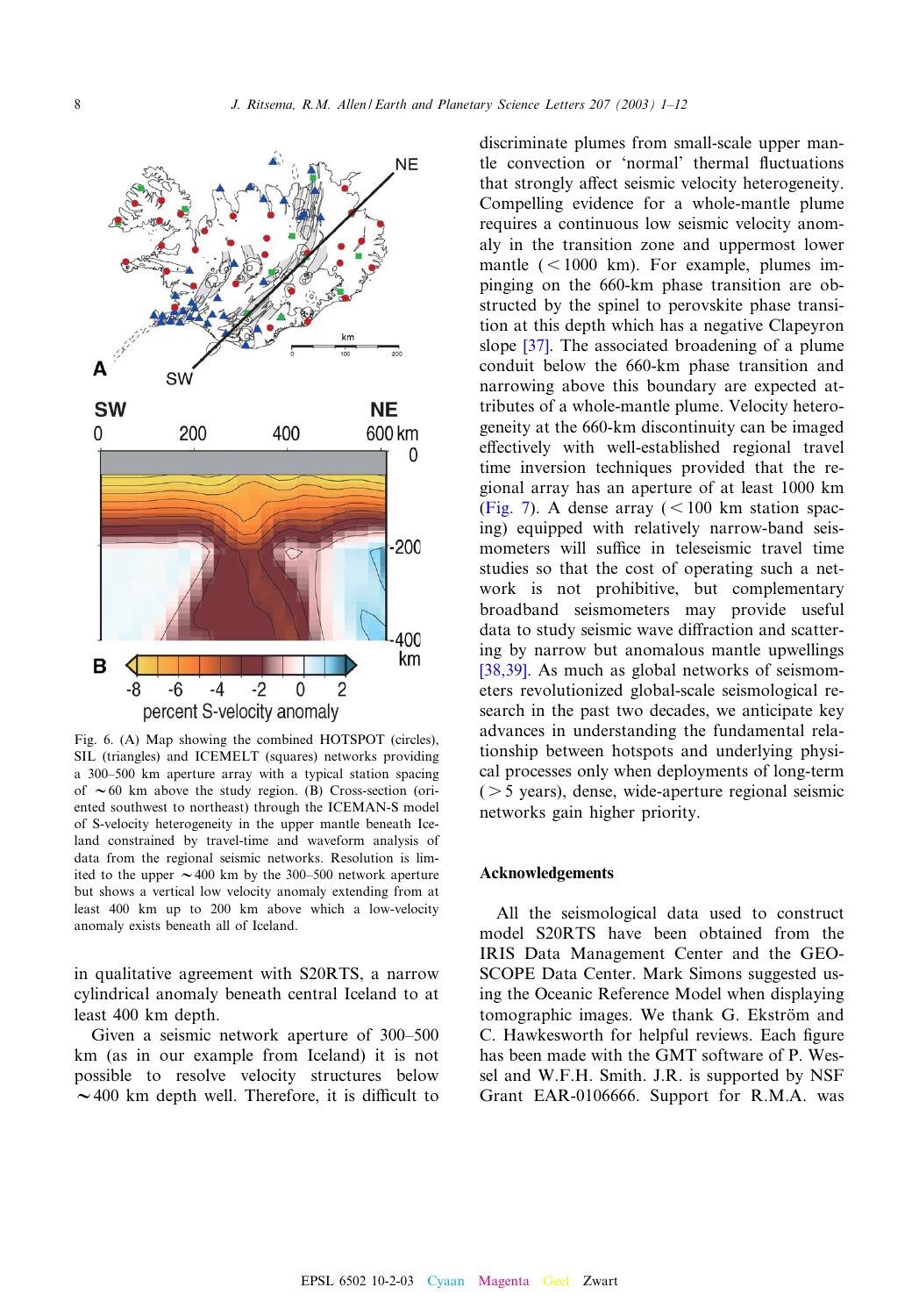<span id="page-8-0"></span>

Fig. 7. Illustrations of velocity resolution that can be obtained by teleseismic travel time tomography using (A) a  $400\times400$  km<sup>2</sup> network and (B) a  $1000 \times 1000$  km<sup>2</sup> network. The top panels show the network configuration, the middle panels show P and PKIKP ray density in the upper 1000 km of the mantl[e bene](#page-7-0)ath the networks, and the bottom panels show the recovery of 100 km thick alternating high and low velocity anomalies after inverting synthetic data based on the ray density shown above. The ray density is the same as that obtained in Iceland (see Fig. 6). The asymmetry of the ray density is due to the asymmetry of the earthquake distribution around the study region, Iceland in this case. The dashed lines indicate mantle regions where ray density and hence model resolution is highest. Although the earthquake distribution around Iceland was used for this test, the results are representative of the resolution possible with wide-aperture regional networks.

provided by the Texaco Postdoctoral Fellowship at Caltech. This is contribution 8884 of the Division of Geological and Planetary Sciences, California Institute of Technology.[AH]

#### Glossary

Surface waves. Surface waves propagate horizontally through the upper mantle. They spread only in two dimensions and have therefore relatively high amplitudes. Rayleigh and Love waves are different types of surface waves with different particle motions and propagation velocities. Surface-wave velocity is strongly frequency-dependent. In general, longer period surface waves propagate faster than shorter period surface waves. Consequently, surface waves are recorded as strongly dispersed wave trains. Fundamentalmode surface waves provide the best constraints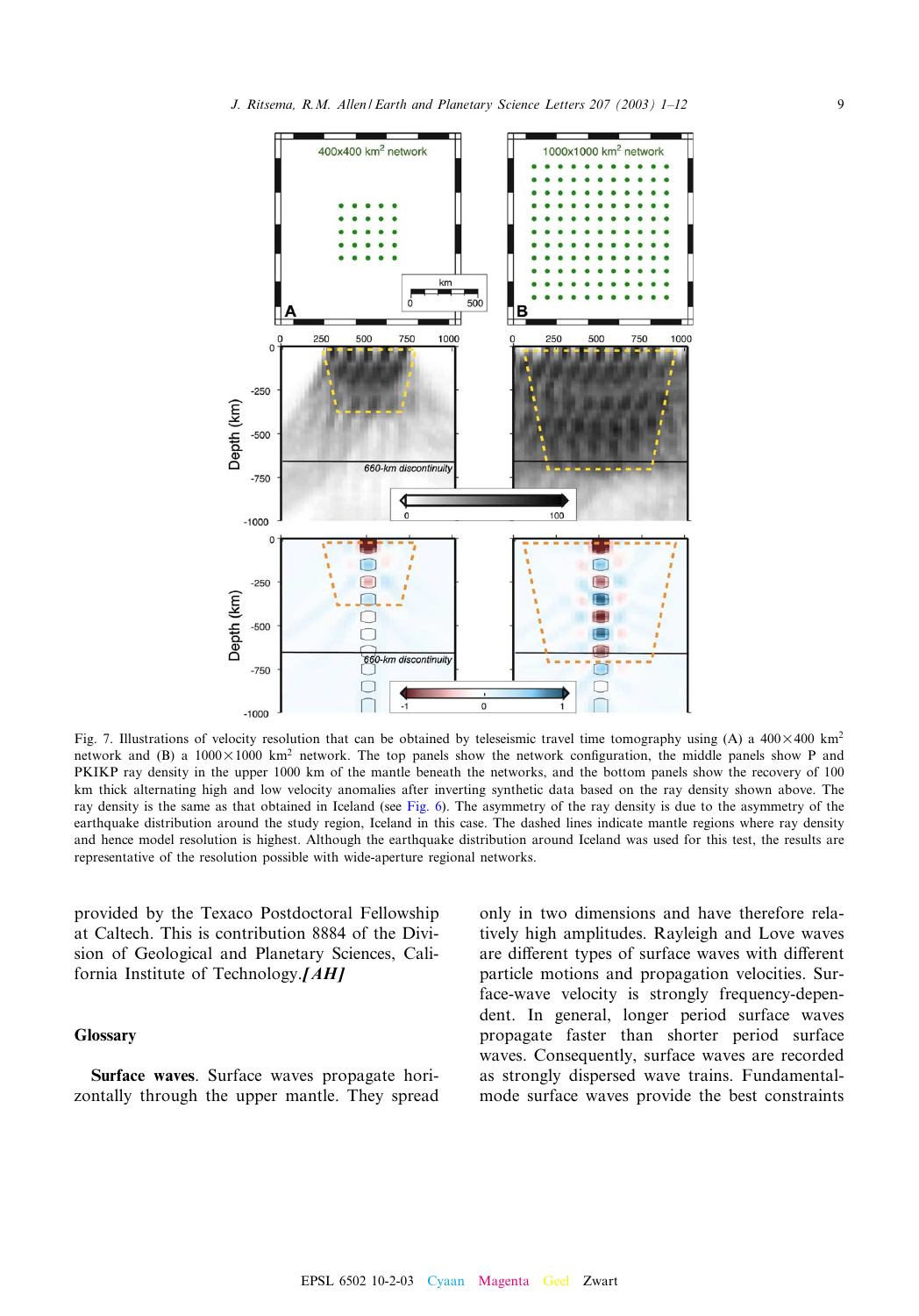<span id="page-9-0"></span>on the lithosphere. At the same frequency, highermode surface waves propagate deeper into the upper mantle and are especially useful to constrain the seismic structure of the upper mantle transition zone.

Body waves. For teleseismic distances, body waves propagate through the deep mantle and core. There are two types of body waves: compressional waves (also called P-waves) and shear waves (also called S-waves or transverse waves). Model S20RTS is based only on shear waves. Shear waves have, in most cases, higher amplitudes than P-waves. The direct shear wave (S) and shear wave reflections of the core (e.g. ScS) and Earth's surface (e.g. SS) are often well recorded. Shear waves are ideal to constrain the seismic structure of the lower half of the mantle.

Free oscillations. Free oscillations (or normal modes) are harmonic vibrations of the entire Earth with discreet frequencies ('eigenfrequencies'). For a spherically symmetric Earth model (such as PREM), free-oscillation 'singlets', which make up a 'multiplet', have identical eigenfrequencies. Mantle heterogeneity (as well as ellipticity and Earth's rotation) perturbs singlet frequencies (an effect called 'splitting') and allows us to distinguish the singlets of the gravest modes in seismic spectra of very large earthquakes. Freeoscillation measurements provide excellent constraints on the long-wavelength structure of seismic velocity heterogeneity.

Teleseismic distances. In our definition, teleseismic distances are angular distances between earthquakes and receivers of at least  $30^{\circ}$  ( $\sim$  3300 km). At these distances, the first arriving shear wave (S) bottoms well below the upper mantle transition zone.

Tomography. Tomography is a seismological imaging technique whereby a large set of seismic data (in our case, shear wave travel times, surface wave dispersion characteristics, and free-oscillation splitting functions) is inverted for a model of shear velocity perturbations upon a 1-D reference velocity model (PREM in our case). The inversion often involves a least-squares data fitting technique (in our case, singular value decomposition). In most cases, the model is parameterized as blocks or described by a sum over global functions (vertical spline functions and spherical harmonics, in the case of S20RTS). The resolution is strongly heterogeneous, primarily due to the inhomogeneous sampling of the mantle by seismic waves. The resolution can be assessed using 'resolution kernels' which indicate the amount of averaging at specific locations in the mantle.

Preliminary Reference Earth Model. The Preliminary Reference Earth Model (abbreviated as PREM) is one of the standard seismic velocity and density models of the Earth. The PREM contains P-velocity, S-velocity and density as a function of depth. It was constructed by A.M. Dziewonski and D.L. Anderson in 1981 from seismic and astronomical data.

Oceanic Reference Model. The Oceanic Reference Model (abbreviated as ORM) is the seismic velocity profile beneath oceans that (1) are between 5500 and 6500 m deep and (2) have a crust that is between 40 and 80 Myr old. Plate cooling models explain the bathymetry and the surface heat flow at these oceans well. Therefore, the ORM is a better reference model than PREM when interpreting seismic velocity anomalies in the oceanic mantle in terms of processes unrelated to plate tectonics.

Broadband seismometer. A broadband seismometer is sensitive to ground motion over a broad frequency band, typically between 3 mHz and 20 Hz. At teleseismic distances, broadband seismometers record the full spectrum of surface waves and body wave signals.

### References

- [1] W.J. Morgan, Convection plumes in the lower mantle, Nature 230 (1971) 42^43.
- [2] G.F. Davies, Ocean bathymetry and mantle convection: 1. large-scale flow and hotspots, J. Geophys. Res. 93 (1988) 10467-10480.
- [3] V. Courtillot, C. Jaupart, I. Manighetti, P. Tapponier, J. Besse, On causal links between flood basalts and continental break-up, Earth Planet. Sci. Lett. 166 (1999) 177^ 195.
- [4] P.B. Wignall, Large igneous provinces and mass extinctions, Earth Sci. Rev. 53 (2001) 1^33.
- [5] J.A. Whitehead, D.S. Luther, Dynamics of laboratory diaper and plume models, J. Geophys. Res. 80 (1975) 705^717.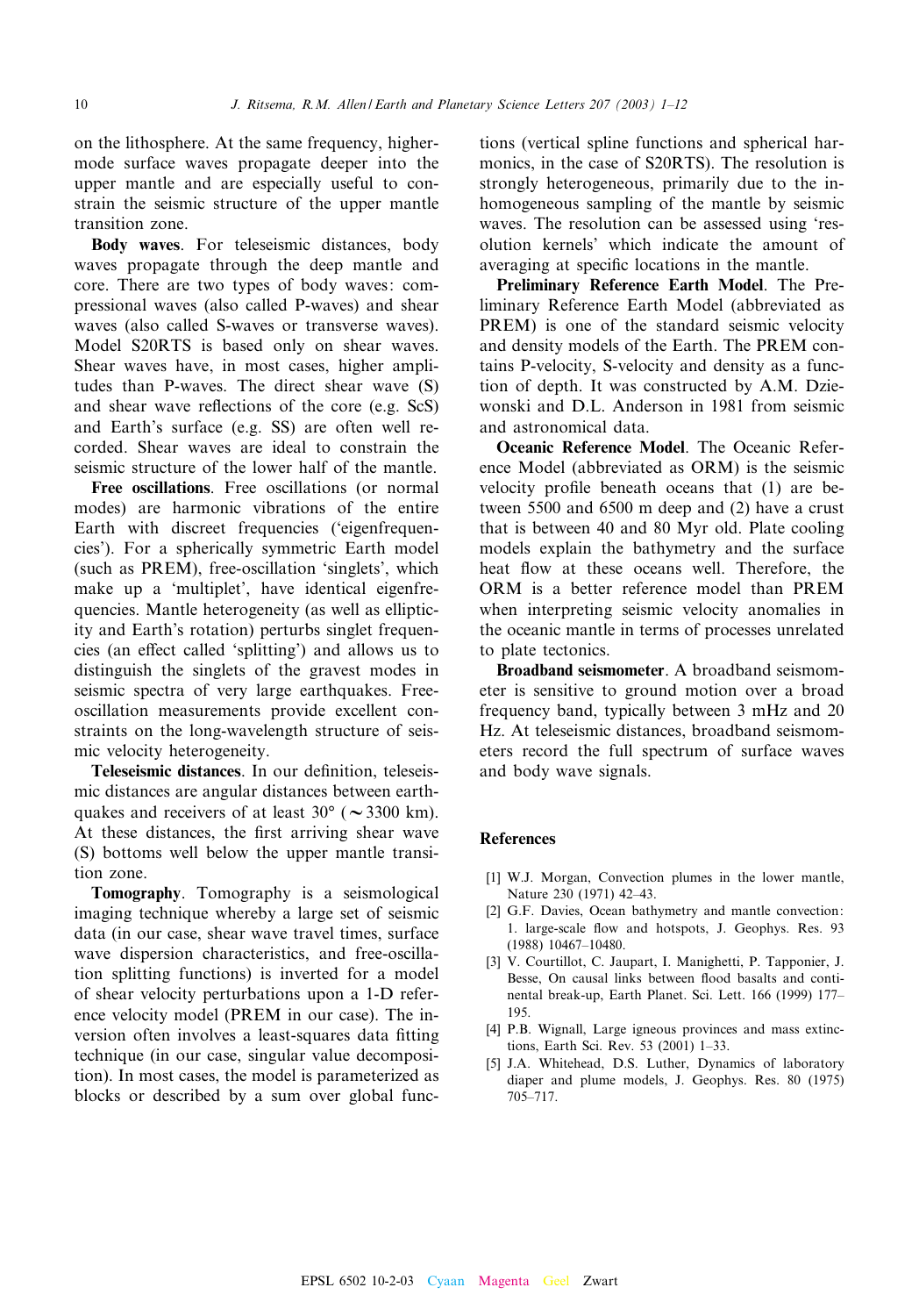- <span id="page-10-0"></span>[6] D.A. Yuen, W.R. Peltier, Mantle plumes and the thermal stability of the  $D''$  layer, Geophys. Res. Lett. 7 (1980) 625^628.
- [7] U. Chistensen, Instability of a hot boundary layer and initiation of thermochemical plumes, Ann. Geophys. 2  $(1984)$  311-320.
- [8] D.E. Loper, Mantle plumes, Tectonophysics 187 (1991) 373^384.
- [9] P. Tackley, Mantle convection and plate tectonics toward an integrated physical and chemical theory, Science 288  $(2000)$   $2002 - 2007$ .
- [10] A. Davaille, Simultaneous generation of hotspots and superswells by convection in a heterogeneous planetary mantle, Nature 402 (2000) 756-760.
- [11] L. Cserepes, D.A. Yuen, On the possibility of a second kind of mantle plume, Earth Planet. Sci. Lett. 183 (2000) 61^71.
- [12] M.A. Richards, R.A. Duncan, V. Courtillot, Flood basalt and hotspot tracks - plume heads and tails, Science 246 (1989) 103-107.
- [13] K. Farley, Noble gases in the Earth's mantle, Annu. Rev. Earth Planet. Sci. 26 (1998) 189-218.
- [14] P. Vogt, On the applicability of thermal conduction models to mid-plate volcanism: Comments on a paper by Gass et al., J. Geophys. Res. 86 (1981) 950^960.
- [15] L. McDougall, Volcanic islands chains and sea floor spreading, Nature 231 (1971) 141^144.
- [16] D.L. Turcotte, E.R. Oxburgh, Mid-plate tectonics, Nature 244 (1973) 337^339.
- [17] D.L. Anderson, The edges of the mantle, in: M. Gurnis, M.E. Wysession, E. Knittle, B.A. Buffett (Eds.), The Core-Mantle Boundary Region, Geodynamics Series 28, American Geophysical Union, 1996, pp. 255-271.
- [18] S.D. King, D.L. Anderson, An alternative mechanism of flood basalt volcanism, Earth Planet. Sci. Lett. 136 (1995) 269^279.
- [19] J. Korenaga, T.H. Jordan, Effects of vertical boundaries on in¢nite Prandtl number thermal convection, Geophys. J. Int. 147 (2002) 639^659.
- [20] S.D. King, J. Ritsema, African hotspot volcanism smallscale convection in the upper mantle beneath cratons, Science 290 (2000) 1137-1140.
- [21] D.E. Loper, T. Lay, The core-mantle boundary region, J. Geophys. Res. 100 (1995) 6397-6420.
- [22] E.J. Garnero, Heterogeneity of the lowermost mantle, Annu. Rev. Earth Planet. Sci. 28 (2000) 509^537.
- [23] H.-C. Nataf, Seismic imaging of mantle plumes, Annu. Rev. Earth Planet. Sci. 28 (2000) 391^417.
- [24] P.E. van Keken, E.H. Hauri, C.J. Ballentine, Mantkle mixing: The generation, preservation, and destruction of chemical heterogeneity, Annu. Rev. Earth Planet. Sci. 30  $(2002)$  493-525.
- [25] J. Ritsema, H.J. van Heijst, J.H. Woodhouse, Complex shear velocity structure beneath Africa and Iceland, Science 286 (1999) 1925-1928.
- [26] N.H. Sleep, Hotspots and mantle plumes: some phenomenology, J. Geophys. Res. 95 (1990) 6715^6736.
- [27] G.E. Backus, J.F. Gilbert, The resolving power of gross Earth data, Geophys. J. R. Astron. Soc. 16 (1968) 169^ 205.
- [28] T.W. Becker, L. Boschi, A comparison of tomographic and geodynamic mantle models, Geochem. Geophys. Geosys. 3 (2002) 10.1029/2001GC000168.
- [29] S.P. Grand, R.D. van der Hilst, S. Widiyantoro, Global seismic tomography a snapshot of convection in the mantle, GSA Today 7 (1997) 1^7.
- [30] R. van der Voo, W. Spakman, H. Bijwaard, Mosozoic subducted slabs under Siberia, Nature 397 (1999) 246^ 249.
- [31] B. Steinberger, R.J. O'Connell, Advection of plumes in mantle flow; implications for hotspot motion, mantle viscosity and plume distribution, Geophys. J. Int. 132 (1998) 412^434.
- [32] C.J. Wolfe, I.T. Bjarnasson, J.C. VanDecar, S.C. Solomon, Seismic structure of the Iceland mantle plume, Nature 385 (1997) 245-247.
- [33] D.R. Toomey, W.S.D. Wilcock, S.C. Solomon, W.C. Hammond, J.A. Orcutt, Mantle seismic structure beneath the MELT region of the East Pacific Rise from P and S tomography, Science 280 (1998) 1224^1227.
- [34] E.D. Humphreys, K.G. Dueker, D.L. Schutt, R.B. Smith, Beneath Yellowstone: evaluating plume and nonplume models using teleseismic images of the upper mantle, GSA Today 10 (2000) 1-7.
- [35] A.A. Nyblade, T.J. Owens, H. Gurrola, J. Ritsema, C.A. Langston, Seismic evidence for a deep upper mantle thermal anomaly beneath east Africa, Geology 28 (2000) 599^ 602.
- [36] R.M. Allen, G. Nolet, W.J. Morgan, K. Vogfjord, B.H. Bergsson, P. Erlendsson, G.R. Foulger, S. Jakobsdottir, B.R. Julian, M. Pritchard, S. Ragnarsson, R. Stefansson, Imaging the mantle beneath Iceland using integrated seismological techniques, J. Geophys. Res. 107 (2002) 10.1029/2001JB000595.
- [37] E. Ito, M. Akaogi, L. Topor, A. Navrotsky, Negative pressure-temperature slopes for reactions forming MgSiO3 perovskite from calorimetry, Science 249 (1990) 1275^1278.
- [38] R.M. Allen, G. Nolet, W.J. Morgan, K. Vogfjord, B.H. Bergsson, P. Erlendsson, G.R. Foulger, S. Jakobsdottir, B.R. Julian, M. Pritchard, S. Ragnarsson, R. Stefansson, The thin hot plume beneath Iceland, Geophys. J. Int. 137 (1999) 51^63.
- [39] Y. Capdeville, E. Stutzmann, J.-P. Montagner, Effect of a plume on long-period surface waves computed with normal mode coupling, Phys. Earth Planet. Inter. 119 (2000)  $57 - 74.$